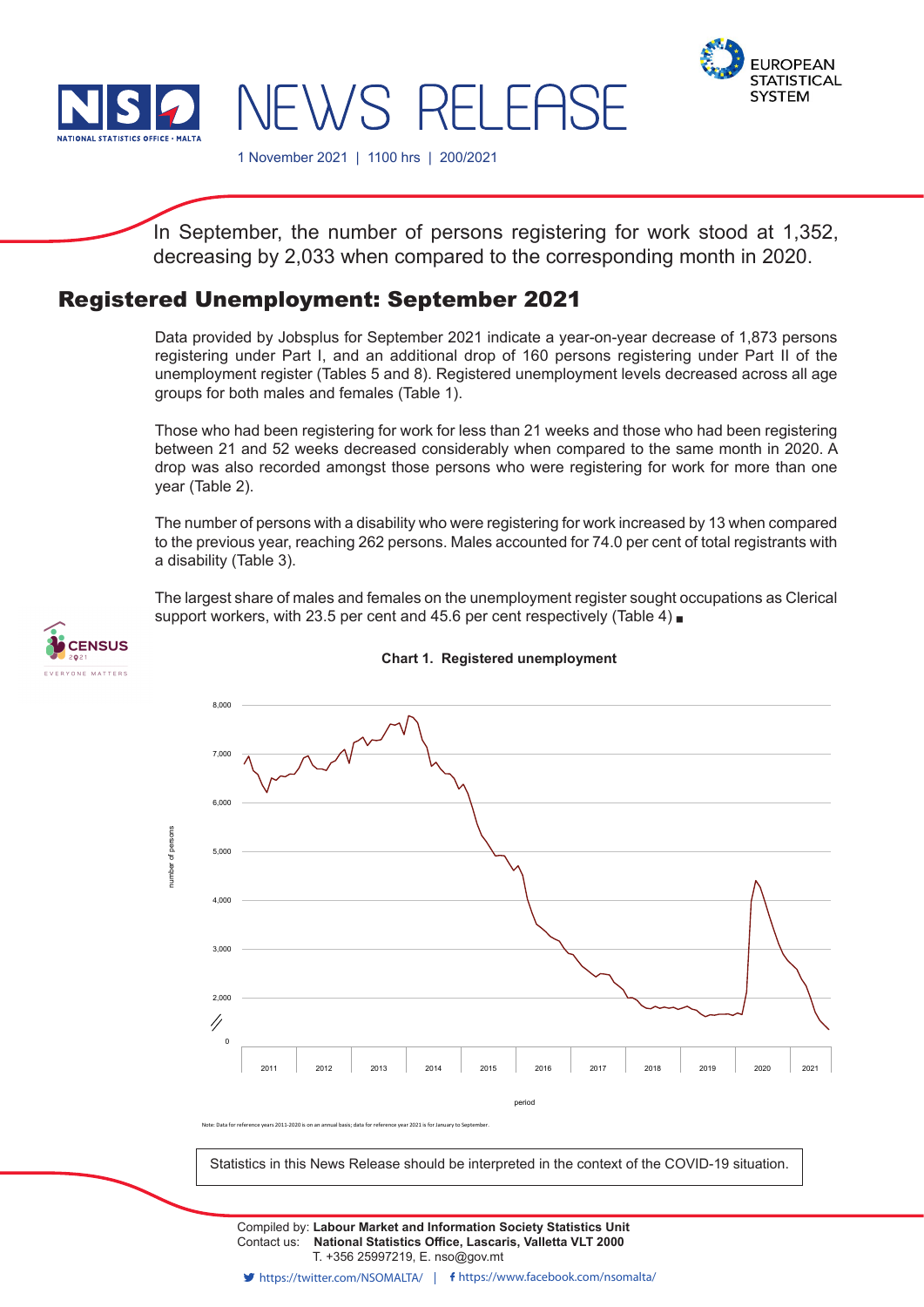| Table 1. Persons registering for work under Part I and Part II of the unemployment register by period, region, age group and sex |  |
|----------------------------------------------------------------------------------------------------------------------------------|--|
|----------------------------------------------------------------------------------------------------------------------------------|--|

| Age group    |              | Annual average 2019 |              |              | Annual average 2020 |              |              | August 2020    |              |              | August 2021    |       |              | September 2020 |              |              | September 2021 |       |
|--------------|--------------|---------------------|--------------|--------------|---------------------|--------------|--------------|----------------|--------------|--------------|----------------|-------|--------------|----------------|--------------|--------------|----------------|-------|
| and sex      | <b>Malta</b> | Gozo                | <b>Total</b> | <b>Malta</b> | Gozo                | <b>Total</b> | <b>Malta</b> | Gozo           | <b>Total</b> | <b>Malta</b> | Gozo           | Total | <b>Malta</b> | Gozo           | <b>Total</b> | <b>Malta</b> | Gozo           | Total |
|              |              |                     |              |              |                     |              |              |                |              |              |                |       |              |                |              |              |                |       |
| Under 20     | 81           | 5                   | 86           | 150          | 11                  | 161          | 190          | $\overline{7}$ | 197          | 86           | 17             | 103   | 171          | 8              | 179          | 80           | 17             | 97    |
| Males        | 53           | 2                   | 55           | 91           | $\overline{7}$      | 98           | 118          | 6              | 124          | 54           | 12             | 66    | 114          | 6              | 120          | 49           | 13             | 62    |
| Females      | 28           | $\mathbf{3}$        | 31           | 59           | $\overline{4}$      | 63           | 72           | $\mathbf{1}$   | 73           | 32           | 5              | 37    | 57           | $\overline{2}$ | 59           | 31           | $\overline{4}$ | 35    |
| $20 - 24$    | 100          | 15                  | 115          | 299          | 31                  | 330          | 355          | 29             | 384          | 124          | 12             | 136   | 297          | 28             | 325          | 119          | 14             | 133   |
| Males        | 67           | 11                  | 78           | 183          | 20                  | 203          | 223          | 18             | 241          | 73           | 8              | 81    | 193          | 18             | 211          | 72           | 10             | 82    |
| Females      | 33           | $\overline{4}$      | 37           | 116          | 11                  | 127          | 132          | 11             | 143          | 51           | $\overline{4}$ | 55    | 104          | 10             | 114          | 47           | $\overline{4}$ | 51    |
|              |              |                     |              |              |                     |              |              |                |              |              |                |       |              |                |              |              |                |       |
| 25-29        | 101          | 10                  | 111          | 329          | 20                  | 349          | 404          | 24             | 428          | 81           | 9              | 90    | 356          | 16             | 372          | 87           | 9              | 96    |
| Males        | 66           | 6                   | 72           | 189          | 11                  | 200          | 231          | 11             | 242          | 55           | 6              | 61    | 201          | 11             | 212          | 58           | 5              | 63    |
| Females      | 35           | $\overline{4}$      | 39           | 140          | 9                   | 149          | 173          | 13             | 186          | 26           | 3              | 29    | 155          | 5              | 160          | 29           | $\overline{4}$ | 33    |
|              |              |                     |              |              |                     |              |              |                |              |              |                |       |              |                |              |              |                |       |
| $30 - 44$    | 471          | 51                  | 522          | 971          | 70                  | 1,041        | 1,147        | 72             | 1219         | 387          | 37             | 424   | 1,062        | 70             | 1132         | 363          | 31             | 394   |
| Males        | 350          | 35                  | 385          | 610          | 46                  | 656          | 696          | 53             | 749          | 281          | 23             | 304   | 661          | 48             | 709          | 259          | 20             | 279   |
| Females      | 121          | 16                  | 137          | 361          | 24                  | 385          | 451          | 19             | 470          | 106          | 14             | 120   | 401          | 22             | 423          | 104          | 11             | 115   |
|              |              |                     |              |              |                     |              |              |                |              |              |                |       |              |                |              |              |                |       |
| 45 and over  | 780          | 86                  | 866          | 1,190        | 89                  | 1,279        | 1,348        | 96             | 1,444        | 637          | 52             | 689   | 1,289        | 88             | 1,377        | 577          | 55             | 632   |
| Males        | 547          | 50                  | 597          | 785          | 48                  | 833          | 861          | 51             | 912          | 448          | 28             | 476   | 832          | 50             | 882          | 418          | 27             | 445   |
| Females      | 233          | 36                  | 269          | 405          | 41                  | 446          | 487          | 45             | 532          | 189          | 24             | 213   | 457          | 38             | 495          | 159          | 28             | 187   |
|              |              |                     |              |              |                     |              |              |                |              |              |                |       |              |                |              |              |                |       |
| <b>Total</b> | 1,533        | 167                 | 1,700        | 2,939        | 221                 | 3,160        | 3,444        | 228            | 3,672        | 1,315        | 127            | 1,442 | 3,175        | 210            | 3,385        | 1,226        | 126            | 1,352 |
| Males        | 1,083        | 104                 | 1,187        | 1,858        | 132                 | 1,990        | 2,129        | 139            | 2,268        | 911          | 77             | 988   | 2,001        | 133            | 2,134        | 856          | 75             | 931   |
| Females      | 450          | 63                  | 513          | 1,081        | 89                  | 1,170        | 1,315        | 89             | 1,404        | 404          | 50             | 454   | 1,174        | 77             | 1,251        | 370          | 51             | 421   |
|              |              |                     |              |              |                     |              |              |                |              |              |                |       |              |                |              |              |                |       |

 $\sim$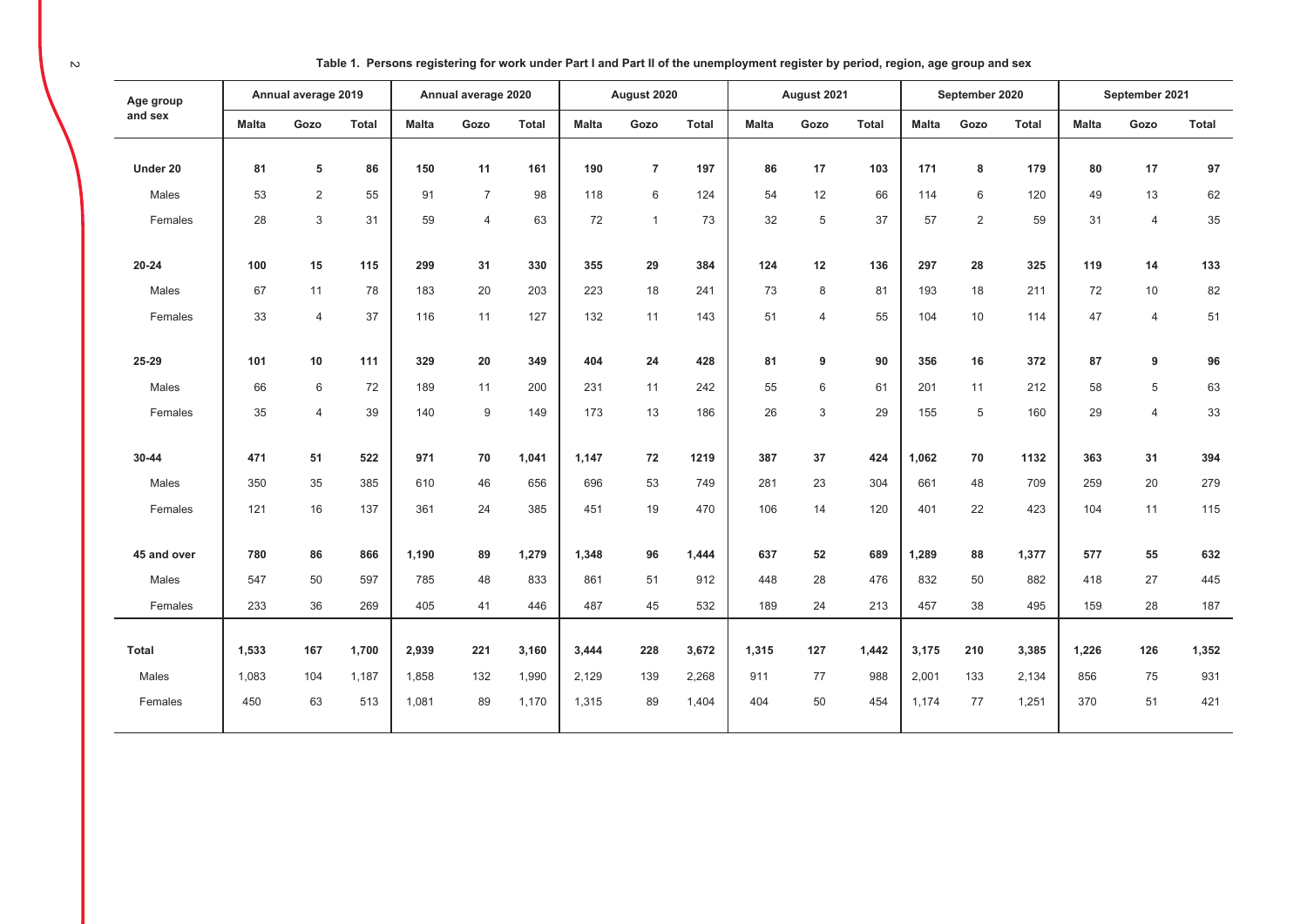| <b>Duration of</b>      | Annual average |       | August |       | September |       |
|-------------------------|----------------|-------|--------|-------|-----------|-------|
| registration<br>and sex | 2019           | 2020  | 2020   | 2021  | 2020      | 2021  |
| Under 21 weeks          | 698            | 1,925 | 2,080  | 649   | 1,534     | 639   |
| Males                   | 467            | 1,144 | 1,215  | 427   | 948       | 419   |
| Females                 | 231            | 781   | 865    | 222   | 586       | 220   |
| 21 to 52 weeks          | 262            | 632   | 994    | 278   | 1,246     | 240   |
| Males                   | 192            | 405   | 620    | 189   | 744       | 166   |
| Females                 | 70             | 227   | 374    | 89    | 502       | 74    |
| Over 1 year             | 740            | 603   | 598    | 515   | 605       | 473   |
| Males                   | 528            | 441   | 433    | 372   | 442       | 346   |
| Females                 | 212            | 162   | 165    | 143   | 163       | 127   |
|                         |                |       |        |       |           |       |
| <b>Total</b>            | 1,700          | 3,160 | 3,672  | 1,442 | 3,385     | 1,352 |
| Males                   | 1,187          | 1,990 | 2,268  | 988   | 2,134     | 931   |
| Females                 | 513            | 1,170 | 1,404  | 454   | 1,251     | 421   |

# Table 2. Persons registering for work under Part I and Part II of the unemployment register<br>by period, duration of registration and sex

#### Table 3. Persons with a disability registering for work under Part I and Part II of the unemployment register by period, type of registration and sex

|                                     |                |               | Annual average |               |     | August |     |               |                              | September     |     |       |
|-------------------------------------|----------------|---------------|----------------|---------------|-----|--------|-----|---------------|------------------------------|---------------|-----|-------|
| <b>Registration type</b><br>and sex |                | 2019          |                | 2020          |     | 2020   |     | 2021          | 2020                         |               |     | 2021  |
|                                     | No.            | $\frac{0}{0}$ | No.            | $\frac{0}{0}$ | No. | $\%$   | No. | $\frac{0}{0}$ | No.                          | $\frac{0}{0}$ | No. | $\%$  |
| Total (Part I)                      | 212            | 100.0         | 237            | 100.0         | 248 | 100.0  | 251 | 100.0         | 236                          | 100.0         | 251 | 100.0 |
| Males                               | 147            | 69.3          | 165            | 69.6          | 174 | 70.2   | 186 | 74.1          | 163                          | 69.1          | 185 | 73.7  |
| Females                             | 65             | 30.7          | 72             | 30.4          | 74  | 29.8   | 65  | 25.9          | 73                           | 30.9          | 66  | 26.3  |
| <b>Total (Part II)</b>              | 9              | 100.0         | 13             | 100.0         | 13  | 100.0  | 16  | 100.0         | 13                           | 100.0         | 11  | 100.0 |
| Males                               | 7              | 77.8          | 11             | 84.6          | 12  | 92.3   | 14  | 87.5          | 13                           | 100.0         | 9   | 81.8  |
| Females                             | $\overline{2}$ | 22.2          | 2              | 15.4          | 1   | 7.7    | 2   | 12.5          | $\qquad \qquad \blacksquare$ | ۰             | 2   | 18.2  |
|                                     |                |               |                |               |     |        |     |               |                              |               |     |       |
| Total (Parts I and II)              | 221            | 100.0         | 250            | 100.0         | 261 | 100.0  | 267 | 100.0         | 249                          | 100.0         | 262 | 100.0 |
| Males                               | 154            | 69.7          | 176            | 70.4          | 186 | 71.3   | 200 | 74.9          | 176                          | 70.7          | 194 | 74.0  |
| Females                             | 67             | 30.3          | 74             | 29.6          | 75  | 28.7   | 67  | 25.1          | 73                           | 29.3          | 68  | 26.0  |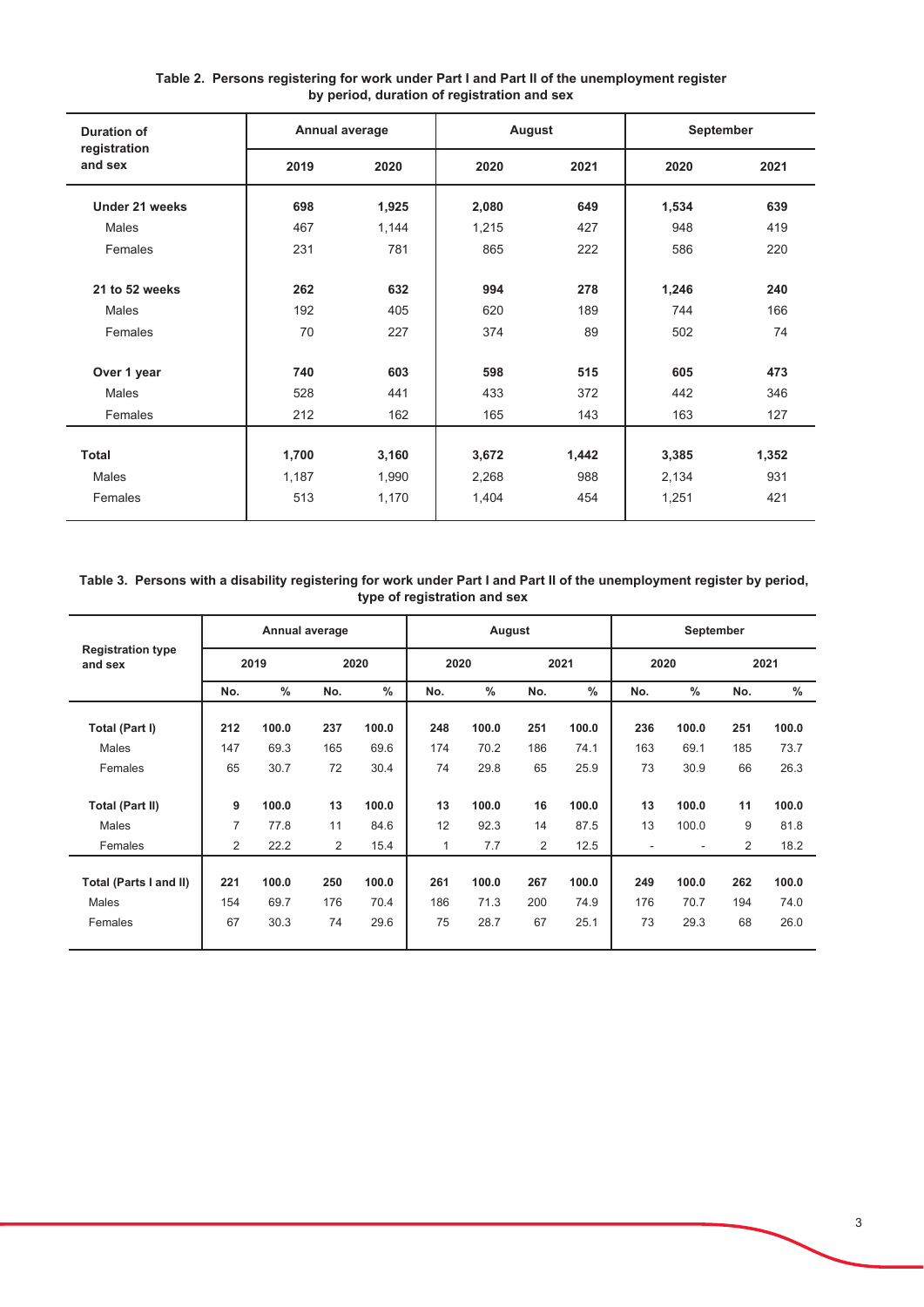Table 4. Persons registering for work under Part I and Part II of the unemployment register by period, sex and main type of occupation sought

|                                                    |              |       | Annual average 2019 |       |       |       |              |       | August 2020 |       |       |               |              |       | September 2020           |               |       |       |
|----------------------------------------------------|--------------|-------|---------------------|-------|-------|-------|--------------|-------|-------------|-------|-------|---------------|--------------|-------|--------------------------|---------------|-------|-------|
| Occupation (ISCO 08)                               | <b>Males</b> |       | Females             |       | Total |       | <b>Males</b> |       | Females     |       | Total |               | <b>Males</b> |       | <b>Females</b>           |               | Total |       |
|                                                    | No.          | $\%$  | No.                 | $\%$  | No.   | $\%$  | No.          | $\%$  | No.         | $\%$  | No.   | $\frac{0}{0}$ | No.          | %     | No.                      | $\frac{0}{0}$ | No.   | $\%$  |
| Managers                                           | 69           | 5.8   | 26                  | 5.1   | 95    | 5.6   | 214          | 9.4   | 119         | 8.5   | 333   | 9.1           | 194          | 9.1   | 116                      | 9.3           | 310   | 9.2   |
| Professionals                                      | 130          | 11.0  | 40                  | 7.8   | 170   | 10.0  | 228          | 10.1  | 108         | 7.7   | 336   | 9.2           | 232          | 10.9  | 103                      | 8.2           | 335   | 9.9   |
| Technicians and associate professionals            | 151          | 12.7  | 88                  | 17.2  | 239   | 14.1  | 408          | 18.0  | 261         | 18.6  | 669   | 18.2          | 379          | 17.8  | 237                      | 18.9          | 616   | 18.2  |
| Clerical support workers                           | 221          | 18.6  | 200                 | 39.0  | 421   | 24.8  | 477          | 21.0  | 503         | 35.8  | 980   | 26.7          | 439          | 20.6  | 447                      | 35.7          | 886   | 26.2  |
| Service and sales workers                          | 169          | 14.2  | 102                 | 19.9  | 271   | 15.9  | 291          | 12.8  | 274         | 19.5  | 565   | 15.4          | 281          | 13.2  | 227                      | 18.1          | 508   | 15.0  |
| Skilled agricultural, forestry and fishery workers | 46           | 3.9   | $\overline{2}$      | 0.4   | 48    | 2.8   | 60           | 2.6   |             |       | 60    | 1.6           | 58           | 2.7   | $\overline{\phantom{a}}$ |               | 58    | 1.7   |
| Craft and related trades workers                   | 171          | 14.4  | 6                   | 1.2   | 177   | 10.4  | 210          | 9.3   | 12          | 0.9   | 222   | 6.0           | 187          | 8.8   | 14                       |               | 201   | 5.9   |
| Plant and machine operators and assemblers         | 95           | 8.0   | 29                  | 5.7   | 124   | 7.3   | 171          | 7.5   | 59          | 4.2   | 230   | 6.3           | 161          | 7.5   | 56                       | 4.5           | 217   | 6.4   |
| Elementary occupations                             | 135          | 11.4  | 20                  | 3.9   | 155   | 9.1   | 209          | 9.2   | 68          | 4.8   | 277   | 7.5           | 203          | 9.5   | 51                       | 4.1           | 254   | 7.5   |
| Total                                              | 1.187        | 100.0 | 513                 | 100.0 | 1,700 | 100.0 | 2,268        | 100.0 | 1,404       | 100.0 | 3,672 | 100.0         | 2,134        | 100.0 | 1,251                    | 100.0         | 3,385 | 100.0 |

|                                                    |              |               | Annual average 2020 |       |       |       |              |               | August 2021 |       |              |       |              |       | September 2021 |       |       |       |
|----------------------------------------------------|--------------|---------------|---------------------|-------|-------|-------|--------------|---------------|-------------|-------|--------------|-------|--------------|-------|----------------|-------|-------|-------|
| Occupation (ISCO 08)                               | <b>Males</b> |               | Females             |       | Total |       | <b>Males</b> |               | Females     |       | <b>Total</b> |       | <b>Males</b> |       | Females        |       | Total |       |
|                                                    | No.          | $\frac{9}{6}$ | No.                 | $\%$  | No.   | %     | No.          | $\frac{0}{0}$ | No.         | $\%$  | No.          | $\%$  | No.          | $\%$  | No.            | %     | No.   | %     |
| Managers                                           | 183          | 9.2           | 103                 | 8.8   | 286   | 9.1   | 77           | 7.8           | 29          | 6.4   | 106          | 7.4   | 71           | 7.6   | 23             | 5.5   | 94    | 7.0   |
| Professionals                                      | 212          | 10.7          | 93                  | 7.9   | 305   | 9.7   | 95           | 9.6           | 30          | 6.6   | 125          | 8.7   | 88           | 9.5   | 34             | 8.1   | 122   | 9.0   |
| Technicians and associate professionals            | 341          | 17.1          | 231                 | 19.7  | 572   | 18.1  | 175          | 17.7          | 72          | 15.9  | 247          | 17.1  | 162          | 17.4  | 70             | 16.6  | 232   | 17.2  |
| Clerical support workers                           | 410          | 20.6          | 418                 | 35.7  | 828   | 26.2  | 228          | 23.1          | 209         | 46.0  | 437          | 30.3  | 219          | 23.5  | 192            | 45.6  | 411   | 30.4  |
| Service and sales workers                          | 254          | 12.8          | 223                 | 19.1  | 477   | 15.1  | 120          | 12.1          | 85          | 18.7  | 205          | 14.2  | 119          | 12.8  | 75             | 17.8  | 194   | 14.3  |
| Skilled agricultural, forestry and fishery workers | 53           | 2.7           |                     | 0.1   | 54    | 1.7   | 37           | 3.7           |             |       | 37           | 2.6   | 37           | 4.0   |                |       | 37    | 2.7   |
| Craft and related trades workers                   | 200          | 10.1          | 11                  | 0.9   | 211   | 6.7   | 89           | 9.0           | 6           | 1.3   | 95           | 6.6   | 81           | 8.7   | 4              | 1.0   | 85    | 6.3   |
| Plant and machine operators and assemblers         | 149          | 7.5           | 48                  | 4.1   | 197   | 6.2   | 79           | 8.0           | 16          | 3.5   | 95           | 6.6   | 59           | 6.3   | 17             | 4.0   | 76    | 5.6   |
| Elementary occupations                             | 188          | 9.4           | 42                  | 3.6   | 230   | 7.3   | 88           | 8.9           |             | 1.5   | 95           | 6.6   | 95           | 10.2  | 6              | 1.4   | 101   | 7.5   |
| Total                                              | 1,990        | 100.0         | 1,170               | 100.0 | 3,160 | 100.0 | 988          | 100.0         | 454         | 100.0 | 1,442        | 100.0 | 931          | 100.0 | 421            | 100.0 | 1,352 | 100.0 |

Note: Percentage totals may not add up due to rounding.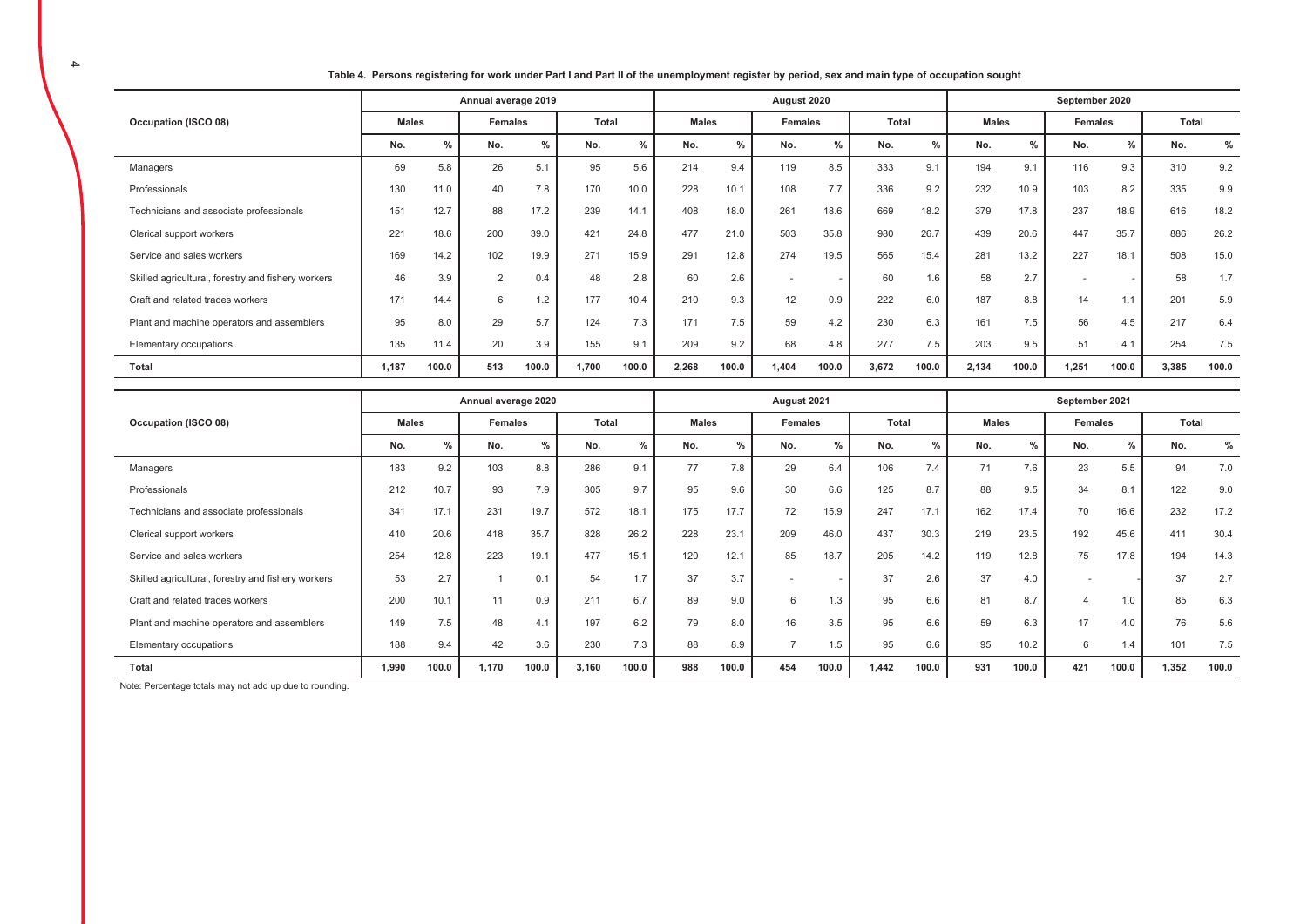| Age group    |              | Annual average 2019 |       |              | Annual average 2020 |              |              | August 2020    |       |              | August 2021    |       |              | September 2020 |       |              | September 2021 |       |
|--------------|--------------|---------------------|-------|--------------|---------------------|--------------|--------------|----------------|-------|--------------|----------------|-------|--------------|----------------|-------|--------------|----------------|-------|
| and sex      | <b>Malta</b> | Gozo                | Total | <b>Malta</b> | Gozo                | <b>Total</b> | <b>Malta</b> | Gozo           | Total | <b>Malta</b> | Gozo           | Total | <b>Malta</b> | Gozo           | Total | <b>Malta</b> | Gozo           | Total |
| Under 20     | 71           | 5                   | 76    | 139          | 11                  | 150          | 181          | $\overline{7}$ | 188   | 79           | 17             | 96    | 156          | 8              | 164   | 71           | 17             | 88    |
| Males        | 47           | 2                   | 49    | 85           | $\overline{7}$      | 92           | 112          | 6              | 118   | 49           | 12             | 61    | 104          | 6              | 110   | 42           | 13             | 55    |
| Females      | 24           | $\mathbf{3}$        | 27    | 54           | $\overline{4}$      | 58           | 69           | $\mathbf{1}$   | 70    | 30           | 5              | 35    | 52           | $\overline{2}$ | 54    | 29           | 4              | 33    |
| $20 - 24$    | 83           | 12                  | 95    | 266          | 28                  | 294          | 311          | 28             | 339   | 111          | 12             | 123   | 265          | 27             | 292   | 110          | 13             | 123   |
| Males        | 56           | $\overline{9}$      | 65    | 160          | 17                  | 177          | 193          | 17             | 210   | 64           | 8              | 72    | 170          | 17             | 187   | 66           | 9              | 75    |
| Females      | 27           | 3                   | 30    | 106          | 11                  | 117          | 118          | 11             | 129   | 47           | $\overline{4}$ | 51    | 95           | 10             | 105   | 44           | $\overline{4}$ | 48    |
|              |              |                     |       |              |                     |              |              |                |       |              |                |       |              |                |       |              |                |       |
| 25-29        | 86           | 9                   | 95    | 293          | 18                  | 311          | 354          | 21             | 375   | 70           | 4              | 74    | 318          | 14             | 332   | 74           | 6              | 80    |
| Males        | 55           | 6                   | 61    | 166          | 10                  | 176          | 205          | 9              | 214   | 45           | $\mathbf{1}$   | 46    | 180          | 10             | 190   | 49           | $\overline{2}$ | 51    |
| Females      | 31           | 3                   | 34    | 127          | 8                   | 135          | 149          | 12             | 161   | 25           | 3              | 28    | 138          | $\overline{4}$ | 142   | 25           | $\overline{4}$ | 29    |
| 30-44        | 416          | 47                  | 463   | 873          | 65                  | 938          | 1,031        | 66             | 1,097 | 330          | 32             | 362   | 946          | 66             | 1,012 | 304          | 28             | 332   |
| Males        | 309          | 32                  | 341   | 544          | 43                  | 587          | 616          | 49             | 665   | 236          | 20             | 256   | 588          | 45             | 633   | 215          | 18             | 233   |
| Females      | 107          | 15                  | 122   | 329          | 22                  | 351          | 415          | 17             | 432   | 94           | 12             | 106   | 358          | 21             | 379   | 89           | 10             | 99    |
|              |              |                     |       |              |                     |              |              |                |       |              |                |       |              |                |       |              |                |       |
| 45 and over  | 729          | 84                  | 813   | 1,103        | 84                  | 1,187        | 1,248        | 92             | 1,340 | 579          | 51             | 630   | 1,195        | 84             | 1,279 | 530          | 53             | 583   |
| Males        | 510          | 49                  | 559   | 723          | 44                  | 767          | 805          | 47             | 852   | 405          | 28             | 433   | 775          | 46             | 821   | 383          | 27             | 410   |
| Females      | 219          | 35                  | 254   | 380          | 40                  | 420          | 443          | 45             | 488   | 174          | 23             | 197   | 420          | 38             | 458   | 147          | 26             | 173   |
| <b>Total</b> | 1,385        | 157                 | 1,542 | 2,674        | 206                 | 2,880        | 3,125        | 214            | 3,339 | 1,169        | 116            | 1,285 | 2,880        | 199            | 3,079 | 1,089        | 117            | 1,206 |
| Males        | 977          | 98                  | 1,075 | 1,678        | 121                 | 1,799        | 1,931        | 128            | 2,059 | 799          | 69             | 868   | 1,817        | 124            | 1,941 | 755          | 69             | 824   |
| Females      | 408          | 59                  | 467   | 996          | 85                  | 1,081        | 1,194        | 86             | 1,280 | 370          | 47             | 417   | 1,063        | 75             | 1,138 | 334          | 48             | 382   |

#### Table 5. Persons registering for work under Part I of the unemployment register by period, region, age group and sex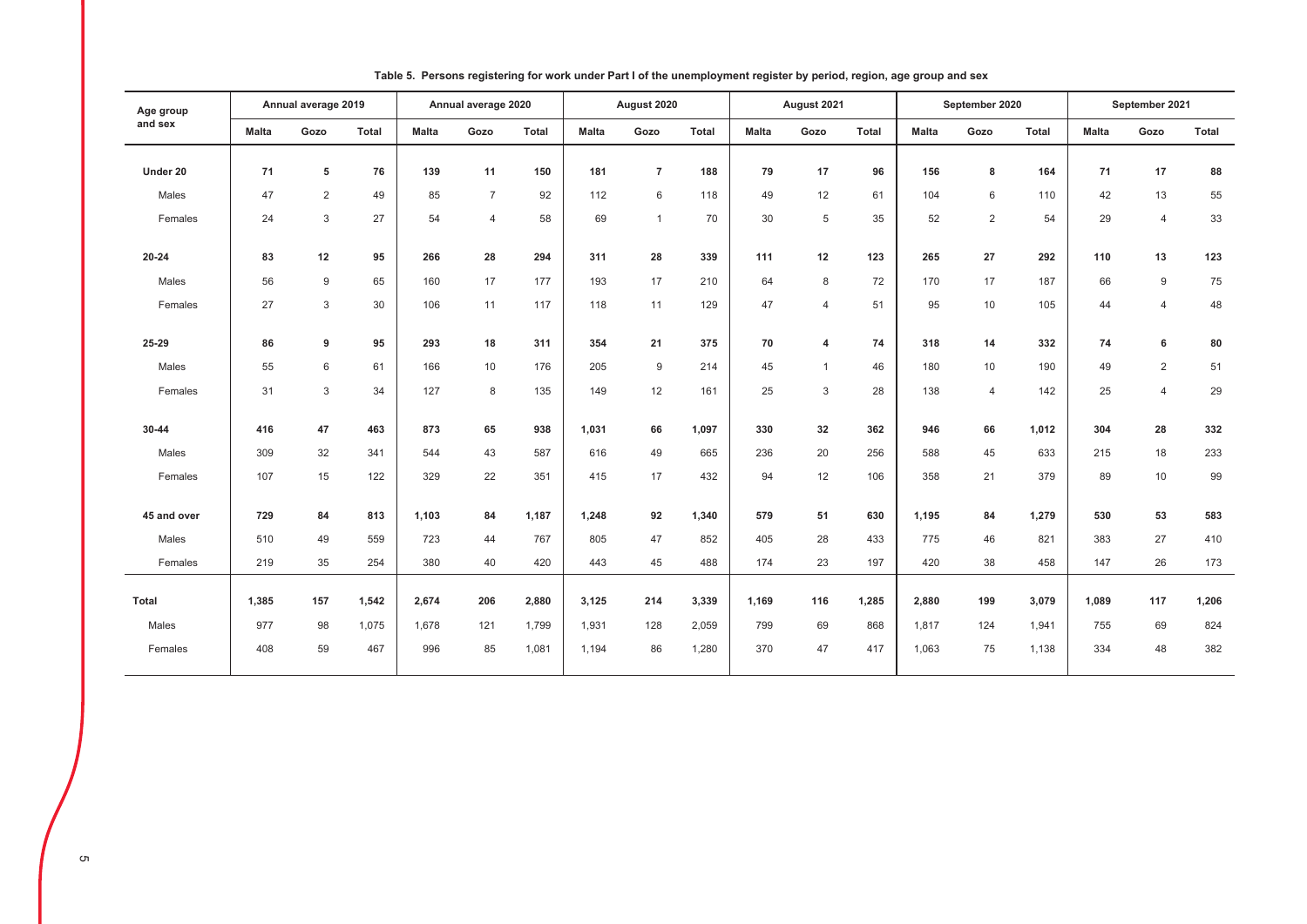| Table 6. Persons registering for work under Part I of the unemployment register by period, duration of registration and sex |  |
|-----------------------------------------------------------------------------------------------------------------------------|--|
|-----------------------------------------------------------------------------------------------------------------------------|--|

| <b>Duration of</b>      | Annual average |       | August |       | September |       |
|-------------------------|----------------|-------|--------|-------|-----------|-------|
| registration<br>and sex | 2019           | 2020  | 2020   | 2021  | 2020      | 2021  |
| Under 21 weeks          | 550            | 1,664 | 1,777  | 504   | 1,261     | 505   |
| Males                   | 363            | 967   | 1,025  | 317   | 780       | 322   |
| Females                 | 187            | 697   | 752    | 187   | 481       | 183   |
|                         |                |       |        |       |           |       |
| 21 to 52 weeks          | 252            | 613   | 964    | 266   | 1,213     | 228   |
| Males                   | 184            | 391   | 601    | 179   | 719       | 156   |
| Females                 | 68             | 222   | 363    | 87    | 494       | 72    |
|                         |                |       |        |       |           |       |
| Over 1 year             | 740            | 603   | 598    | 515   | 605       | 473   |
| Males                   | 528            | 441   | 433    | 372   | 442       | 346   |
| Females                 | 212            | 162   | 165    | 143   | 163       | 127   |
|                         |                |       |        |       |           |       |
| <b>Total</b>            | 1,542          | 2,880 | 3,339  | 1,285 | 3,079     | 1,206 |
| Males                   | 1,075          | 1,799 | 2,059  | 868   | 1,941     | 824   |
| Females                 | 467            | 1,081 | 1,280  | 417   | 1,138     | 382   |
|                         |                |       |        |       |           |       |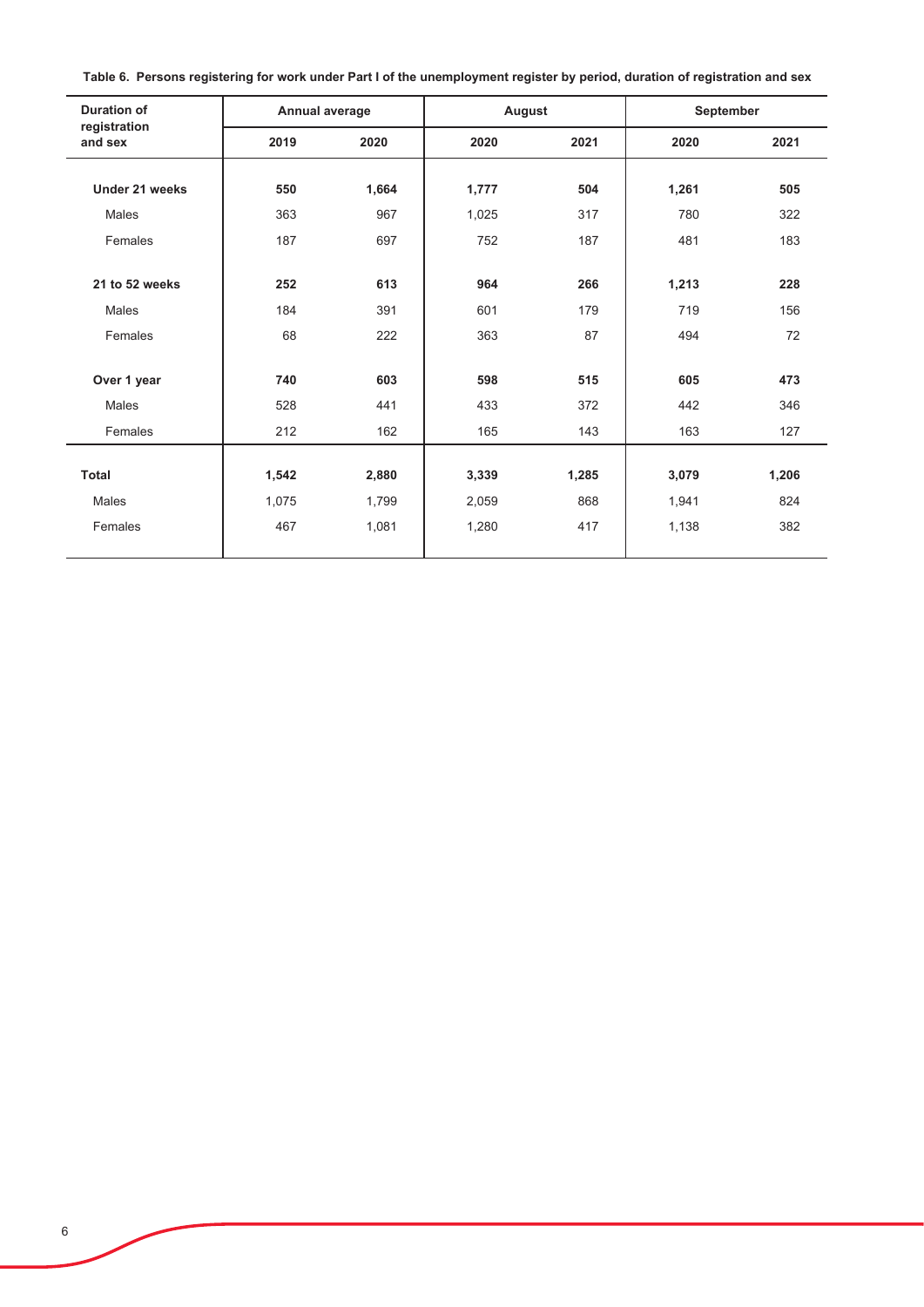|                                                    |              |       | Annual average 2019 |       |       |               |              |       | August 2020    |               |       |       |              |       | September 2020 |               |              |       |
|----------------------------------------------------|--------------|-------|---------------------|-------|-------|---------------|--------------|-------|----------------|---------------|-------|-------|--------------|-------|----------------|---------------|--------------|-------|
| Occupation (ISCO 08)                               | <b>Males</b> |       | Females             |       | Total |               | <b>Males</b> |       | Females        |               | Total |       | <b>Males</b> |       | Females        |               | <b>Total</b> |       |
|                                                    | No.          | $\%$  | No.                 | $\%$  | No.   | $\frac{0}{0}$ | No.          | $\%$  | No.            | $\frac{0}{0}$ | No.   | $\%$  | No.          | %     | No.            | $\frac{9}{6}$ | No.          | $\%$  |
| Managers                                           | 61           | 5.7   | 24                  | 5.1   | 85    | 5.5           | 194          | 9.4   | 109            | 8.5           | 303   | 9.1   | 174          | 9.0   | 105            | 9.2           | 279          | 9.1   |
| Professionals                                      | 121          | 11.3  | 37                  | 7.9   | 158   | 10.2          | 212          | 10.3  | 102            | 8.0           | 314   | 9.4   | 215          | 11.1  | 92             | 8.1           | 307          | 10.0  |
| Technicians and associate professionals            | 135          | 12.6  | 80                  | 17.1  | 215   | 13.9          | 363          | 17.6  | 235            | 18.4          | 598   | 17.9  | 340          | 17.5  | 212            | 18.6          | 552          | 17.9  |
| Clerical support workers                           | 199          | 18.5  | 178                 | 38.1  | 377   | 24.4          | 434          | 21.1  | 463            | 36.2          | 897   | 26.9  | 400          | 20.6  | 414            | 36.4          | 814          | 26.4  |
| Service and sales workers                          | 155          | 14.4  | 94                  | 20.1  | 249   | 16.1          | 258          | 12.5  | 244            | 19.1          | 502   | 15.0  | 250          | 12.9  | 201            | 17.7          | 451          | 14.6  |
| Skilled agricultural, forestry and fishery workers | 42           | 3.9   | 2                   | 0.4   | 44    | 2.9           | 54           | 2.6   | $\overline{a}$ |               | 54    | 1.6   | 52           | 2.7   |                |               | 52           | 1.7   |
| Craft and related trades workers                   | 154          | 14.3  | 6                   | 1.3   | 160   | 10.4          | 191          | 9.3   | 12             | 0.9           | 203   | 6.1   | 169          | 8.7   | 14             | 1.2           | 183          | 5.9   |
| Plant and machine operators and assemblers         | 85           | 7.9   | 27                  | 5.8   | 112   | 7.3           | 157          | 7.6   | 55             | 4.3           | 212   | 6.3   | 147          | 7.6   | 53             | 4.7           | 200          | 6.5   |
| Elementary occupations                             | 123          | 11.4  | 19                  | 4.1   | 142   | 9.2           | 196          | 9.5   | 60             | 4.7           | 256   | 7.7   | 194          | 10.0  | 47             | 4.1           | 241          | 7.8   |
| Total                                              | 1,075        | 100.0 | 467                 | 100.0 | 1,542 | 100.0         | 2,059        | 100.0 | 1,280          | 100.0         | 3,339 | 100.0 | 1,941        | 100.0 | 1,138          | 100.0         | 3,079        | 100.0 |

### Table 7. Persons registering for work under Part I of the unemployment register by period, sex and main type of occupation sought

|                                                    |              |       | Annual average 2020 |       |              |       |              |       | August 2021              |       |       |               |              |               | September 2021 |       |       |       |
|----------------------------------------------------|--------------|-------|---------------------|-------|--------------|-------|--------------|-------|--------------------------|-------|-------|---------------|--------------|---------------|----------------|-------|-------|-------|
| Occupation (ISCO 08)                               | <b>Males</b> |       | Females             |       | <b>Total</b> |       | <b>Males</b> |       | <b>Females</b>           |       | Total |               | <b>Males</b> |               | Females        |       | Total |       |
|                                                    | No.          | $\%$  | No.                 | $\%$  | No.          | $\%$  | No.          | %     | No.                      | $\%$  | No.   | $\frac{9}{6}$ | No.          | $\frac{0}{0}$ | No.            | %     | No.   | $\%$  |
| Managers                                           | 164          | 9.1   | 95                  | 8.8   | 259          | 9.0   | 63           | 7.3   | 25                       | 6.0   | 88    | 6.8           | 62           | 7.5           | 23             | 6.0   | 85    | 7.0   |
| Professionals                                      | 197          | 11.0  | 87                  | 8.0   | 284          | 9.9   | 82           | 9.4   | 29                       | 7.0   | 111   | 8.6           | 83           | 10.1          | 29             | 7.6   | 112   | 9.3   |
| Technicians and associate professionals            | 304          | 16.9  | 212                 | 19.6  | 516          | 17.9  | 150          | 17.3  | 67                       | 16.1  | 217   | 16.9          | 140          | 17.0          | 62             | 16.2  | 202   | 16.7  |
| Clerical support workers                           | 370          | 20.6  | 386                 | 35.7  | 756          | 26.3  | 199          | 22.9  | 193                      | 46.3  | 392   | 30.5          | 186          | 22.6          | 176            | 46.   | 362   | 30.0  |
| Service and sales workers                          | 227          | 12.6  | 204                 | 18.9  | 431          | 15.0  | 104          | 12.0  | 75                       | 18.0  | 179   | 13.9          | 105          | 12.7          | 68             | 17.8  | 173   | 14.3  |
| Skilled agricultural, forestry and fishery workers | 48           | 2.7   |                     | 0.1   | 49           | 1.7   | 36           | 4.1   | $\overline{\phantom{a}}$ |       | 36    | 2.8           | 35           | 4.2           | $\overline{a}$ |       | 35    | 2.9   |
| Craft and related trades workers                   | 179          | 9.9   | 11                  | 1.0   | 190          | 6.6   | 81           | 9.3   | 6                        | 1.4   | 87    | 6.8           | 73           | 8.9           |                |       | 77    | 6.4   |
| Plant and machine operators and assemblers         | 138          | 7.7   | 46                  | 4.3   | 184          | 6.4   | 66           | 7.6   | 15                       | 3.6   | 81    | 6.3           | 52           | 6.3           | 14             | 3.7   | 66    | 5.5   |
| Elementary occupations                             | 172          | 9.6   | 39                  | 3.6   | 211          | 7.3   | 87           | 10.0  |                          | 1.7   | 94    | 7.3           | 88           | 10.7          | 6              | 1.6   | 94    | 7.8   |
| Total                                              | 1,799        | 100.0 | 1,081               | 100.0 | 2,880        | 100.0 | 868          | 100.0 | 417                      | 100.0 | 1,285 | 100.0         | 824          | 100.0         | 382            | 100.0 | 1,206 | 100.0 |

Note: Percentage totals may not add up due to rounding.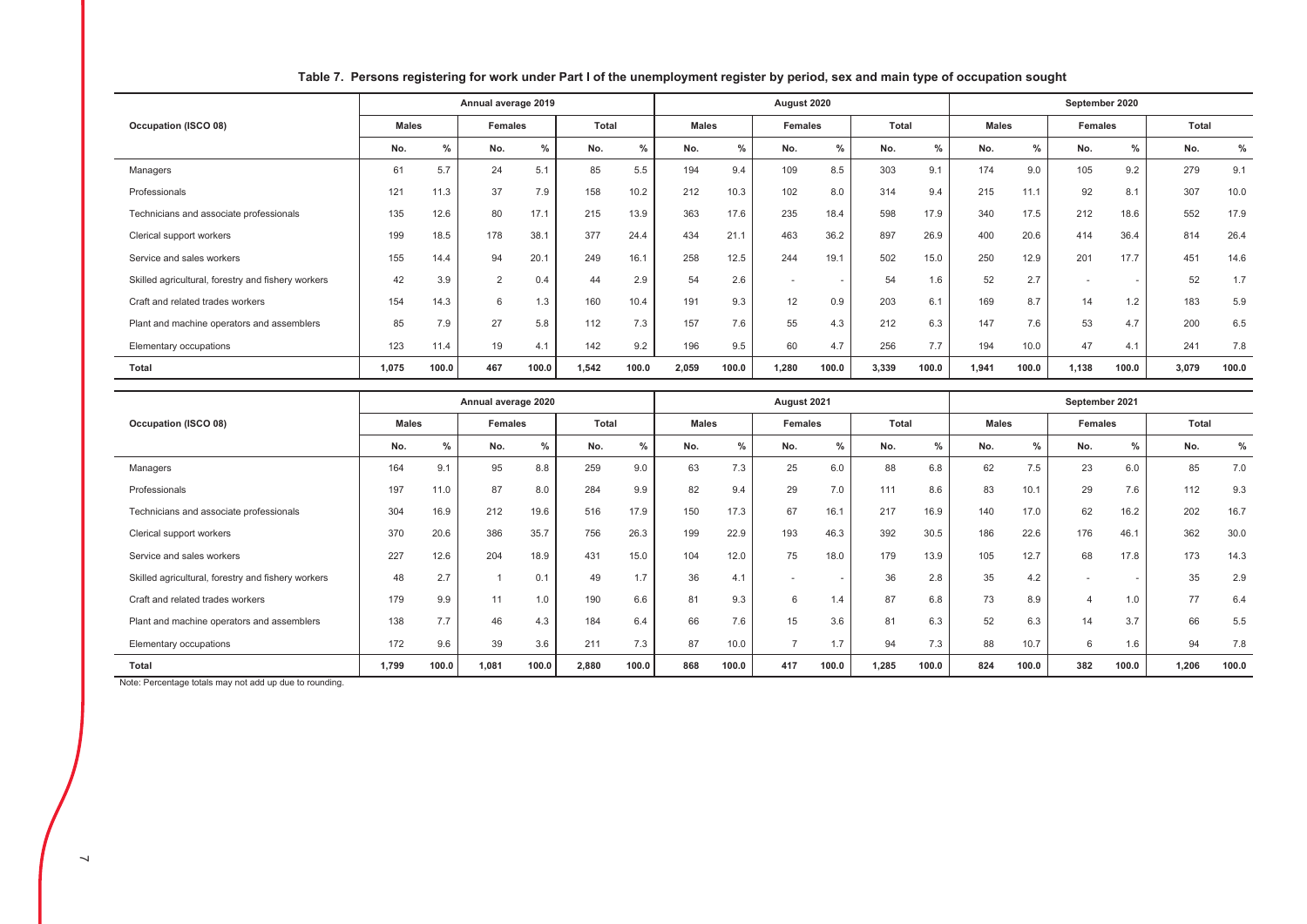| Age group    |                | Annual average 2019      |                |              | Annual average 2020     |              |              | August 2020              |              |                | August 2021              |                |              | September 2020          |              |                  | September 2021 |                |
|--------------|----------------|--------------------------|----------------|--------------|-------------------------|--------------|--------------|--------------------------|--------------|----------------|--------------------------|----------------|--------------|-------------------------|--------------|------------------|----------------|----------------|
| and sex      | <b>Malta</b>   | Gozo                     | <b>Total</b>   | <b>Malta</b> | Gozo                    | <b>Total</b> | <b>Malta</b> | Gozo                     | <b>Total</b> | <b>Malta</b>   | Gozo                     | <b>Total</b>   | <b>Malta</b> | Gozo                    | <b>Total</b> | <b>Malta</b>     | Gozo           | <b>Total</b>   |
| Under 20     | 10             | $\blacksquare$           | $10$           | 11           |                         | 11           | 9            |                          | 9            | $\overline{7}$ |                          | $\overline{7}$ | 15           |                         | 15           | 9                |                | 9              |
| Males        | 6              | $\overline{\phantom{a}}$ | 6              | 6            | $\blacksquare$          | 6            | 6            |                          | 6            | 5              |                          | 5              | 10           |                         | 10           | $\overline{7}$   |                | $\overline{7}$ |
| Females      | $\overline{4}$ | $\overline{a}$           | $\overline{4}$ | 5            | ÷                       | 5            | 3            | $\overline{\phantom{a}}$ | 3            | $\overline{2}$ | $\overline{\phantom{a}}$ | $\overline{2}$ | 5            |                         | 5            | $\overline{2}$   | $\sim$         | $\sqrt{2}$     |
| $20 - 24$    | 17             | 3                        | 20             | 33           | $\mathbf{3}$            | 36           | 44           | $\mathbf{1}$             | 45           | 13             |                          | 13             | 32           | $\mathbf{1}$            | 33           | 9                | $\mathbf{1}$   | $10$           |
| Males        | 11             | $\overline{2}$           | 13             | 23           | 3                       | 26           | 30           | $\mathbf{1}$             | 31           | 9              | $\sim$                   | $9\,$          | 23           | $\overline{1}$          | 24           | 6                | $\mathbf{1}$   | $\overline{7}$ |
| Females      | 6              | $\mathbf{1}$             | $\overline{7}$ | 10           | $\sim$                  | 10           | 14           | $\sim$                   | 14           | 4              |                          | $\overline{4}$ | $9\,$        |                         | 9            | 3                | ÷.             | 3              |
| 25-29        | 15             | 1                        | 16             | 36           | $\overline{\mathbf{2}}$ | 38           | 50           | 3                        | 53           | 11             | $\sqrt{5}$               | 16             | 38           | $\overline{\mathbf{2}}$ | 40           | 13               | $\sqrt{3}$     | 16             |
| Males        | 11             | $\sim$                   | 11             | 23           | $\mathbf{1}$            | 24           | 26           | $\overline{2}$           | 28           | 10             | 5                        | 15             | 21           | $\overline{1}$          | 22           | $\boldsymbol{9}$ | $\sqrt{3}$     | 12             |
| Females      | 4              | $\mathbf{1}$             | 5              | 13           | $\mathbf{1}$            | 14           | 24           | $\mathbf{1}$             | 25           | $\mathbf{1}$   | $\overline{\phantom{a}}$ | $\mathbf{1}$   | 17           | $\overline{1}$          | 18           | $\overline{4}$   | $\sim$         | 4              |
| 30-44        | 55             | 4                        | 59             | 98           | 5                       | 103          | 116          | 6                        | 122          | 57             | 5                        | 62             | 116          | 4                       | 120          | 59               | 3              | 62             |
| Males        | 41             | 3                        | 44             | 66           | 3                       | 69           | 80           | $\overline{4}$           | 84           | 45             | 3                        | 48             | 73           | 3                       | 76           | 44               | $\overline{2}$ | 46             |
| Females      | 14             | $\mathbf{1}$             | 15             | 32           | 2                       | 34           | 36           | 2                        | 38           | 12             | 2                        | 14             | 43           | $\overline{1}$          | 44           | 15               | $\mathbf{1}$   | 16             |
| 45 and over  | 51             | $\mathbf 2$              | 53             | 87           | 5                       | 92           | 100          | $\overline{4}$           | 104          | 58             | $\mathbf{1}$             | 59             | 94           | 4                       | 98           | 47               | $\overline{2}$ | 49             |
| Males        | 37             | $\mathbf{1}$             | 38             | 62           | $\overline{4}$          | 66           | 56           | $\overline{4}$           | 60           | 43             | $\sim$                   | 43             | 57           | $\overline{4}$          | 61           | 35               | $\blacksquare$ | 35             |
| Females      | 14             | $\mathbf{1}$             | 15             | 25           | $\mathbf{1}$            | 26           | 44           | $\blacksquare$           | 44           | 15             | $\mathbf{1}$             | 16             | 37           | $\sim$                  | 37           | 12               | $\overline{2}$ | 14             |
| <b>Total</b> | 148            | $10$                     | 158            | 265          | 15                      | 280          | 319          | 14                       | 333          | 146            | 11                       | 157            | 295          | 11                      | 306          | 137              | 9              | 146            |
| Males        | 106            | 6                        | 112            | 180          | 11                      | 191          | 198          | 11                       | 209          | 112            | 8                        | 120            | 184          | 9                       | 193          | 101              | 6              | 107            |
| Females      | 42             | $\overline{4}$           | 46             | 85           | $\overline{4}$          | 89           | 121          | 3                        | 124          | 34             | 3                        | 37             | 111          | 2                       | 113          | 36               | 3              | 39             |

Table 8. Persons registering for work under Part II of the unemployment register by period, region, age group and sex

 $\infty$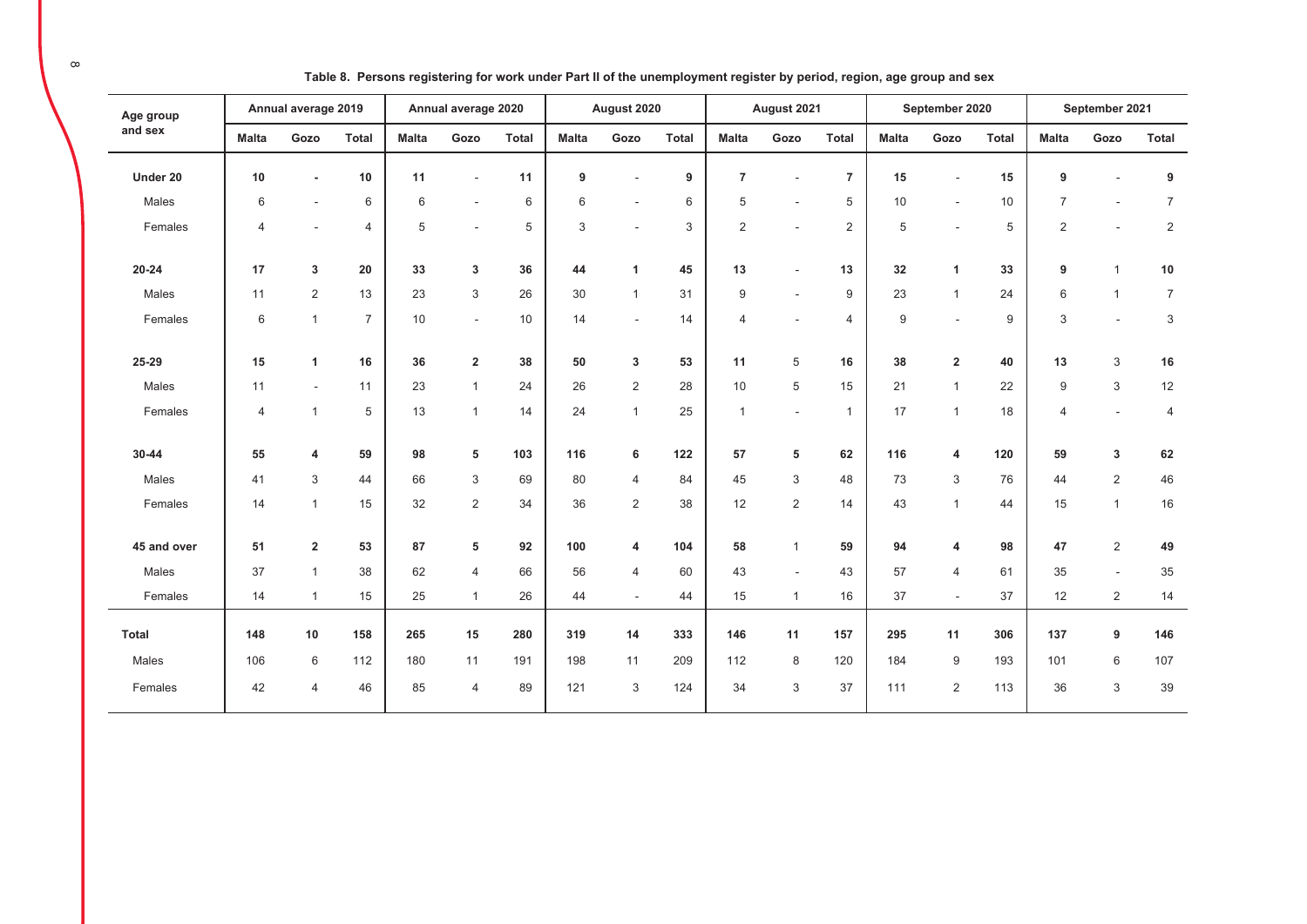Table 9. Persons registering for work under Part II of the unemployment register by period, duration of registration and sex

| <b>Duration of</b>      | Annual average |      | August |                | September |      |  |  |
|-------------------------|----------------|------|--------|----------------|-----------|------|--|--|
| registration<br>and sex | 2019           | 2020 | 2020   | 2021           | 2020      | 2021 |  |  |
| Under 21 weeks          | 148            | 261  | 303    | 145            | 273       | 134  |  |  |
| Males                   | 104            | 177  | 190    | 110            | 168       | 97   |  |  |
| Females                 | 44             | 84   | 113    | 35             | 105       | 37   |  |  |
| 21 to 52 weeks          | 10             | 19   | 30     | 12             | 33        | 12   |  |  |
| Males                   | 8              | 14   | 19     | 10             | 25        | 10   |  |  |
| Females                 | $\overline{c}$ | 5    | 11     | $\overline{2}$ | 8         | 2    |  |  |
| <b>Total</b>            | 158            | 280  | 333    | 157            | 306       | 146  |  |  |
| <b>Males</b>            | 112            | 191  | 209    | 120            | 193       | 107  |  |  |
| Females                 | 46             | 89   | 124    | 37             | 113       | 39   |  |  |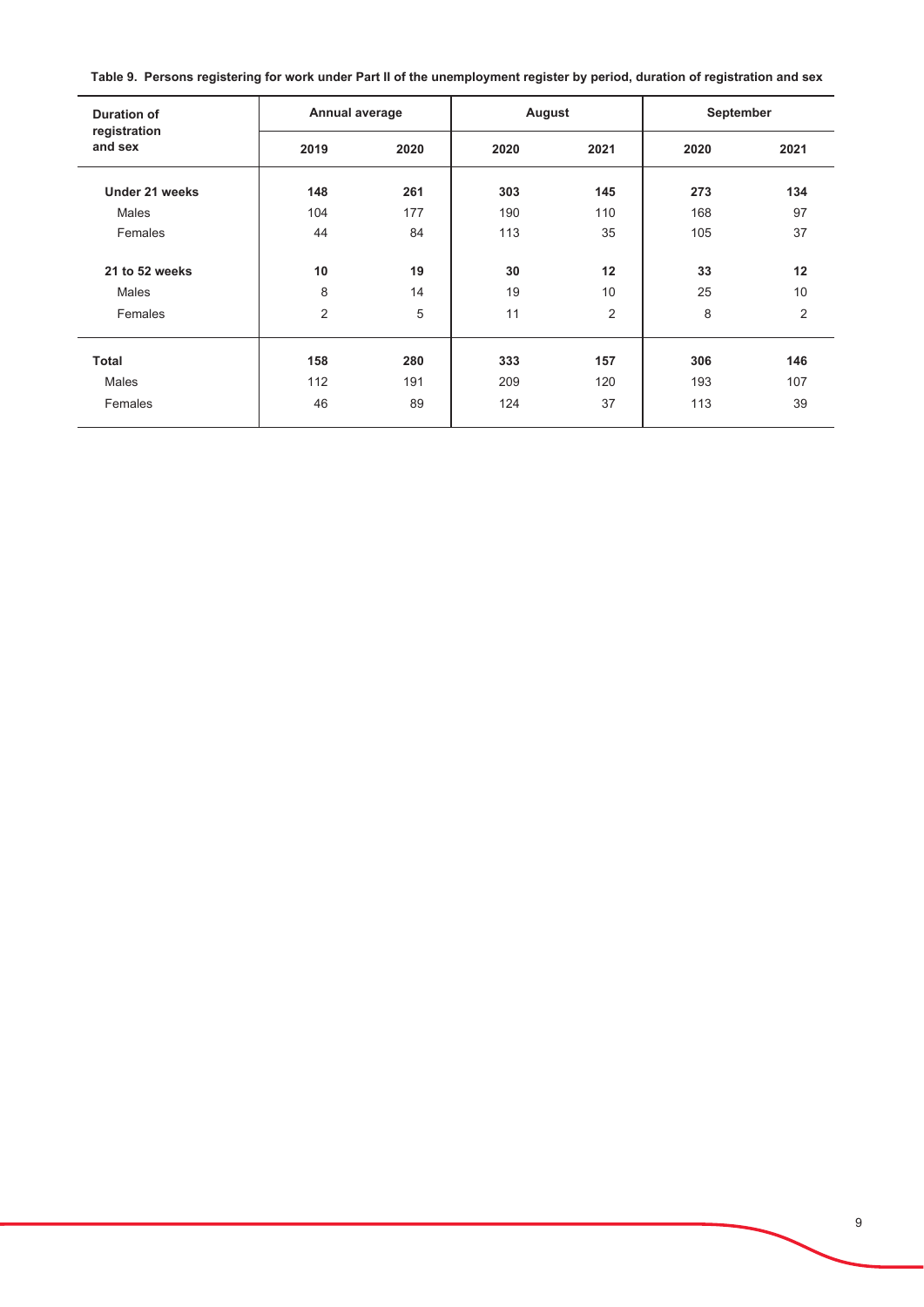Table 10. Persons registering for work under Part II of the unemployment register by period, sex and main type of occupation sought

|                                                    | Annual average 2019 |       |                |                          |       |               | August 2020  |               |                 |               |       |               |              | September 2020 |         |                          |       |       |  |  |
|----------------------------------------------------|---------------------|-------|----------------|--------------------------|-------|---------------|--------------|---------------|-----------------|---------------|-------|---------------|--------------|----------------|---------|--------------------------|-------|-------|--|--|
| Occupation (ISCO 08)                               | <b>Males</b>        |       | <b>Females</b> |                          | Total |               | <b>Males</b> |               | <b>Females</b>  |               | Total |               | <b>Males</b> |                | Females |                          | Total |       |  |  |
|                                                    | No.                 | $\%$  | No.            | $\frac{0}{0}$            | No.   | $\frac{0}{0}$ | No.          | $\frac{0}{0}$ | No.             | $\frac{0}{0}$ | No.   | $\frac{0}{0}$ | No.          | $\frac{0}{0}$  | No.     | $\%$                     | No.   | $\%$  |  |  |
| Managers                                           | 8                   | 7.1   | 2              | 4.3                      | 10    | 6.3           | 20           | 9.6           | 10 <sup>1</sup> | 8.1           | 30    | 9.0           | 20           | 10.4           | 11      | 9.7                      | 31    | 10.1  |  |  |
| Professionals                                      | 9                   | 8.0   | 3              | 6.5                      | 12    | 7.6           | 16           | 7.7           | 6               | 4.8           | 22    | 6.6           | 17           | 8.8            | 11      | 9.7                      | 28    | 9.2   |  |  |
| Technicians and associate professionals            | 16                  | 14.3  | 8              | 17.4                     | 24    | 15.2          | 45           | 21.5          | 26              | 21.0          | 71    | 21.3          | 39           | 20.2           | 25      | 22.1                     | 64    | 20.9  |  |  |
| Clerical support workers                           | 22                  | 19.6  | 22             | 47.8                     | 44    | 27.8          | 43           | 20.6          | 40              | 32.3          | 83    | 24.9          | 39           | 20.2           | 33      | 29.2                     | 72    | 23.5  |  |  |
| Service and sales workers                          | 14                  | 12.5  | 8              | 17.4                     | 22    | 13.9          | 33           | 15.8          | 30              | 24.2          | 63    | 18.9          | 31           | 16.1           | 26      | 23.0                     | 57    | 18.6  |  |  |
| Skilled agricultural, forestry and fishery workers |                     | 3.6   |                | $\overline{\phantom{a}}$ |       | 2.5           | 6            | 2.9           |                 |               | 6     | 1.8           | 6            | 3.1            |         | $\overline{\phantom{a}}$ | 6     | 2.0   |  |  |
| Craft and related trades workers                   | 17                  | 15.2  | $\overline{a}$ | $\overline{\phantom{a}}$ | 17    | 10.8          | 19           | 9.1           | $\sim$          |               | 19    | 5.7           | 18           | 9.3            |         | $\overline{\phantom{a}}$ | 18    | 5.9   |  |  |
| Plant and machine operators and assemblers         | 10                  | 8.9   | $\overline{2}$ | 4.3                      | 12    | 7.6           | 14           | 6.7           |                 | 3.2           | 18    | 5.4           | 14           | 7.3            | 3       | 2.7                      | 17    | 5.6   |  |  |
| Elementary occupations                             | 12                  | 10.7  |                | 2.2                      | 13    | 8.2           | 13           | 6.2           | 8               | 6.5           | 21    | 6.3           | 9            | 4.7            |         | 3.5                      | 13    | 4.2   |  |  |
| Total                                              | 112                 | 100.0 | 46             | 100.0                    | 158   | 100.0         | 209          | 100.0         | 124             | 100.0         | 333   | 100.0         | 193          | 100.0          | 113     | 100.0                    | 306   | 100.0 |  |  |
|                                                    |                     |       |                |                          |       |               |              |               |                 |               |       |               |              |                |         |                          |       |       |  |  |

|                                                    | Annual average 2020 |       |                |                          |              |       |              | August 2021   |                          | September 2021 |       |       |                |               |                |                          |                 |               |
|----------------------------------------------------|---------------------|-------|----------------|--------------------------|--------------|-------|--------------|---------------|--------------------------|----------------|-------|-------|----------------|---------------|----------------|--------------------------|-----------------|---------------|
| Occupation (ISCO 08)                               | <b>Males</b>        |       | <b>Females</b> |                          | <b>Total</b> |       | <b>Males</b> |               | <b>Females</b>           |                | Total |       | <b>Males</b>   |               | <b>Females</b> |                          | Total           |               |
|                                                    | No.                 | $\%$  | No.            | $\frac{0}{0}$            | No.          | $\%$  | No.          | $\frac{0}{2}$ | No.                      | $\frac{0}{0}$  | No.   | %     | No.            | $\frac{9}{6}$ | No.            | $\frac{9}{6}$            | No.             | $\frac{0}{0}$ |
| Managers                                           | 19                  | 9.9   | $\mathsf{R}$   | 9.0                      | 27           | 9.6   | 14           | 11.7          |                          | 10.8           | 18    | 11.5  | 9              | 8.4           |                |                          | 9               | 6.2           |
| Professionals                                      | 15                  | 7.9   | 6              | 6.7                      | 21           | 7.5   | 13           | 10.8          |                          | 2.7            | 14    | 8.9   | 5              | 4.7           | 5              | 12.8                     | 10              | 6.8           |
| Technicians and associate professionals            | 37                  | 19.4  | 19             | 21.3                     | 56           | 20.0  | 25           | 20.8          | 5                        | 13.5           | 30    | 19.1  | 22             | 20.6          | 8              | 20.5                     | 30              | 20.5          |
| Clerical support workers                           | 40                  | 20.9  | 32             | 36.0                     | 72           | 25.7  | 29           | 24.2          | 16                       | 43.2           | 45    | 28.7  | 33             | 30.8          | 16             | 41.0                     | 49              | 33.6          |
| Service and sales workers                          | 27                  | 14.1  | 19             | 21.3                     | 46           | 16.4  | 16           | 13.3          | 10                       | 27.0           | 26    | 16.6  | 14             | 13.1          | $\overline{ }$ | 17.9                     | 21              | 14.4          |
| Skilled agricultural, forestry and fishery workers |                     | 2.6   |                | $\overline{\phantom{a}}$ | 5            | 1.8   |              | 0.8           |                          |                |       | 0.6   | 2              |               |                | $\overline{\phantom{a}}$ | C               | 1.4           |
| Craft and related trades workers                   | 21                  | 11.0  |                | $\overline{\phantom{a}}$ | 21           | 7.5   | 8            | 6.7           | $\overline{\phantom{a}}$ |                |       | 5.1   | 8              | 7.5           |                | $\overline{\phantom{a}}$ | 8               | 5.5           |
| Plant and machine operators and assemblers         | 11                  | 5.8   | $\overline{2}$ | 2.2                      | 13           | 4.6   | 13           | 10.8          |                          | 2.7            | 14    | 8.9   | $\overline{ }$ | 6.5           | 3              | 7.7                      | 10 <sup>1</sup> | 6.8           |
| Elementary occupations                             | 16                  | 8.4   | 3              | 3.4                      | 19           | 6.8   |              | 0.8           | $\sim$                   |                |       | 0.6   | -              | 6.5           |                | $\overline{\phantom{a}}$ | э.              | 4.8           |
| Total                                              | 191                 | 100.0 | 89             | 100.0                    | 280          | 100.0 | 120          | 100.0         | 37                       | 100.0          | 157   | 100.0 | 107            | 100.0         | 39             | 100.0                    | 146             | 100.0         |

Note: Percentage totals may not add up due to rounding.